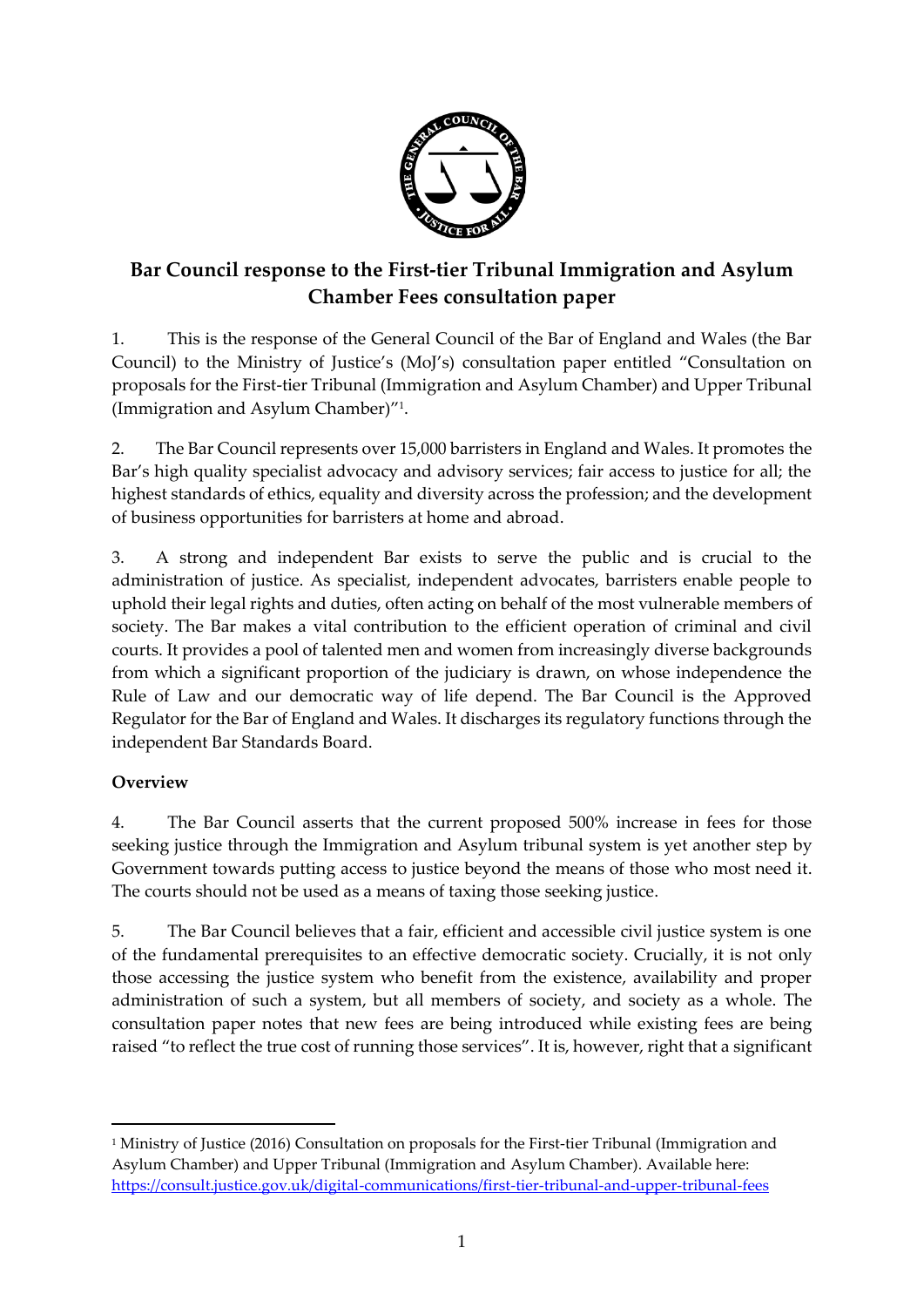proportion of the costs of the system should be borne by the taxpayer rather than those who seek to use the system.

6. We remain concerned about the continued shift in paying for the justice system away from the state and towards those who use the justice system and appear before the courts to resolve their legal issues. The Bar Council has previously put forward this position in its responses to the Ministry of Justice's consultations: "Consultation on Further Fees Proposals"<sup>2</sup> , "Court Fees: Proposals for Reform"<sup>3</sup> and "Court Fees Consultation on proposals to reform fees for grants of probate"<sup>4</sup> .

7. Our justice system is world renowned and is supposed to provide justice for all. This move which follows several preceding increases to court fees in recent years sends a damaging message to other jurisdictions around the world. As a result, access to justice is becoming increasingly out of reach for many as the Government continues to price many people out of the justice system.

8. As previously stated by the Bar Council,<sup>5</sup> we continue to be concerned about the impact of further fee increases on high value litigation conducted in London. The Lord Chancellor has criticised the 'creaking' nature of court administration,<sup>6</sup> and given that London's court fees are already the most expensive in the world,<sup>7</sup> the Bar Council is concerned about that court users are being asked to pay increasingly higher fees without an equivalent service being provided.

9. It also does not appear that the raising of court fees is achieving the predicted results. This move follows on the heels of "enhanced" court fees in the civil courts for money claims including late payments, debt and compensation last year. This was a blanket 5% fee on small businesses and individuals bringing claims worth between £10,000 and £200,000, with fees of

 $\overline{a}$ 

<sup>4</sup> Available on the Bar Council website:

[http://www.barcouncil.org.uk/media/396406/2015.09.15\\_bar\\_council\\_response\\_to\\_moj\\_consultation\\_o](http://www.barcouncil.org.uk/media/396406/2015.09.15_bar_council_response_to_moj_consultation_on_further_fees_prop....pdf) [n\\_further\\_fees\\_prop....pdf](http://www.barcouncil.org.uk/media/396406/2015.09.15_bar_council_response_to_moj_consultation_on_further_fees_prop....pdf)

<sup>2</sup> Available on the Bar Council website:

http://www.barcouncil.org.uk/media/396406/2015.09.15 bar\_council\_response\_to\_moj\_consultation\_o [n\\_further\\_fees\\_prop....pdf](http://www.barcouncil.org.uk/media/396406/2015.09.15_bar_council_response_to_moj_consultation_on_further_fees_prop....pdf)

<sup>3</sup> Available on the Bar Council website:

[http://www.barcouncil.org.uk/media/275349/bar\\_council\\_response\\_to\\_moj\\_consultation\\_on\\_court\\_fe](http://www.barcouncil.org.uk/media/275349/bar_council_response_to_moj_consultation_on_court_fees_proposals_for_reform_300114.pdf) [es\\_proposals\\_for\\_reform\\_300114.pdf](http://www.barcouncil.org.uk/media/275349/bar_council_response_to_moj_consultation_on_court_fees_proposals_for_reform_300114.pdf)

http://www.barcouncil.org.uk/media/428276/bar\_council\_s\_response\_to\_the\_moj\_s\_consultation\_on [court\\_probate\\_fees\\_\\_va705282\\_.pdf](http://www.barcouncil.org.uk/media/428276/bar_council_s_response_to_the_moj_s_consultation_on_court_probate_fees__va705282_.pdf)

<sup>&</sup>lt;sup>5</sup> See paragraph 7 of the Bar Council's 2015 response to the MoJ's consultation "Consultation on Further Fees Proposals":

<sup>6</sup> The Rt Hon Michael Gove MP (23 June 2015) 'What does a one nation justice policy look like?' Available at: [https://www.gov.uk/government/speeches/what-does-a-one-nation-justice-policy-look](https://www.gov.uk/government/speeches/what-does-a-one-nation-justice-policy-look-like)[like](https://www.gov.uk/government/speeches/what-does-a-one-nation-justice-policy-look-like)

<sup>7</sup> Centre for Commercial Law Studies School of International Arbitration, Queen Mary University of London (2013) 'Competitiveness of fees charged for Commercial Court Services: An overview of selected jurisdictions'. Available at: <http://www.law.qmul.ac.uk/docs/news/118693.pdf>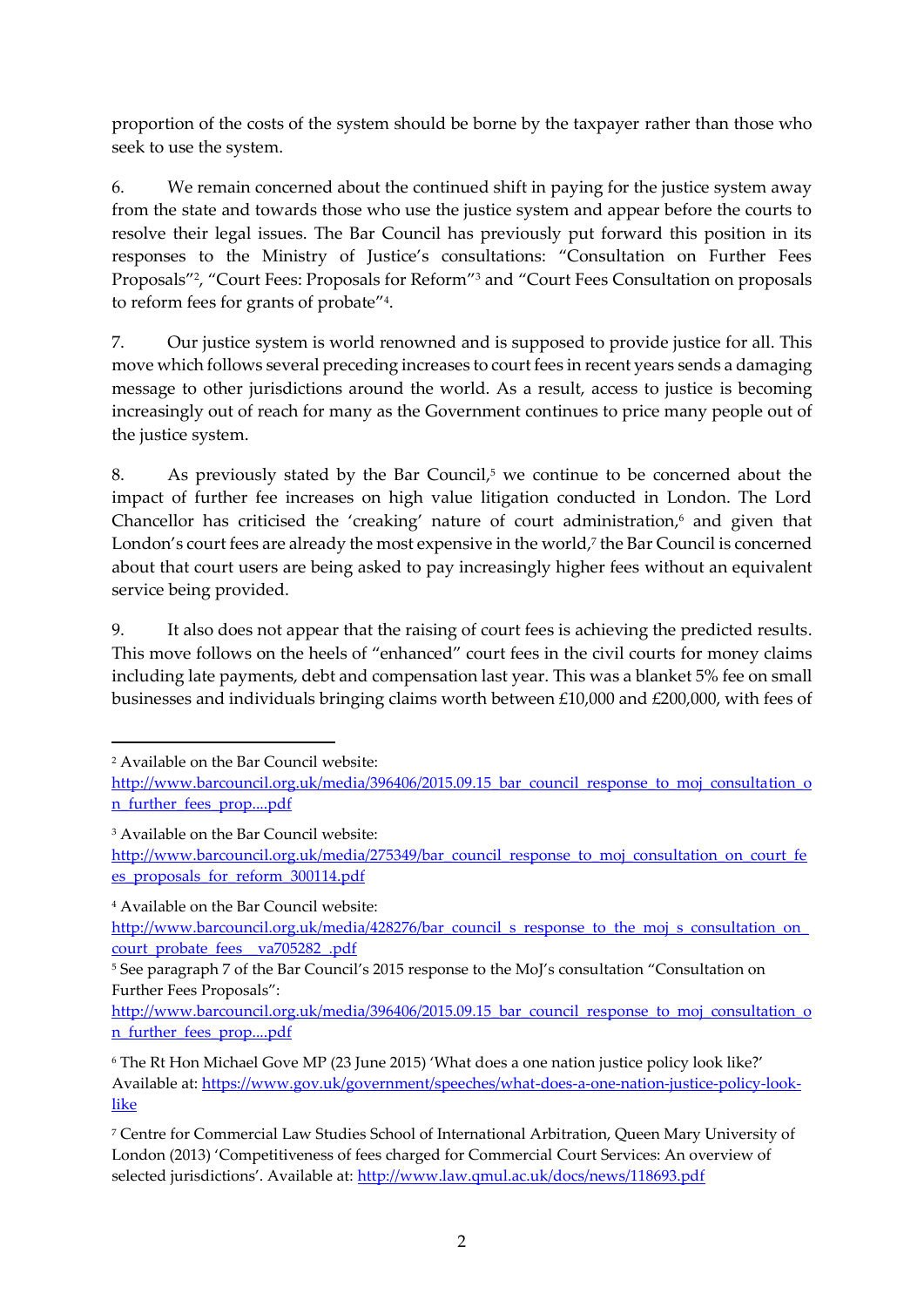up to £10,000 payable up-front, risking the exclusion of those making genuine claims. However, a letter<sup>s</sup> from the Ministry of Justice to the Justice Select Committee in March this year revealed that the Ministry had not collected anywhere near as much as it expected from the increased court fees.

<span id="page-2-0"></span>10. The Bar Council is of the view that these proposals will deny those seeking justice from having their asylum and immigration case heard, and that the proposed cost is most likely to deter them when they have a legitimate claim. Many people, including families from war torn countries such as Syria, may face deportation when they could in fact have a right to stay here, but simply don't have that amount of money to spare to bring their case. The outcome is therefore likely to be the opposite in that the MoJ will still not get its money, while some are denied justice.

## **Question 1: Do you agree with the fee charges proposed in the First-tier Tribunal as set out in Table 1? Please give reasons.**

11. No.

1

12. The fee charges proposed for the First-tier Tribunal are disproportionate, and based on the premise that the justice system should be paid for by those seeking to use it. As outlined in paragraph[s 4](#page-0-0)[-10,](#page-2-0) the Bar Council asserts that the justice system should be paid for by society as a whole.

13. Many immigrants are severely disadvantaged and impecunious, usually do not speak English as their first language and cannot navigate the legal system as Litigants in Person. Consequently, they will invariably need to pay for legal representation and may not be able to afford this if they have to pay the increased court fees. This is particularly significant given the complexities in immigration law which frequently require expert legal assistance to aid interpretation.

14. The Bar Council very strongly believes that that the United Kingdom has an obligation under customary international law to process refugee claims fairly. Increasing the fee by 500% may place the United Kingdom in breach of its obligations to handle such claims. When an asylum-seeker has lodged an application, whether at the border or within the territory, the state in question has usually taken upon itself to examine that application.

15. The idea of safety within customary international law should also encompass a guarantee of access to fair asylum procedures. Such high tribunal fees would have the effect of preventing access to fair asylum procedures.

**Question 2: Is there merit in us considering an exemption based on the Home Office visa fee waiver policy? If so, do you think there should be a distinction between in country and out of country appellants? Please provide reasons.** 

<sup>8</sup> Available here: [http://www.parliament.uk/documents/commons-](http://www.parliament.uk/documents/commons-committees/Justice/correspondence/Letter-dated-16-March-2016-from-Richard-Heaton-Perm-Sec-MoJ-on-MoJ-Supplementary-Estimate.pdf)

[committees/Justice/correspondence/Letter-dated-16-March-2016-from-Richard-Heaton-Perm-Sec-](http://www.parliament.uk/documents/commons-committees/Justice/correspondence/Letter-dated-16-March-2016-from-Richard-Heaton-Perm-Sec-MoJ-on-MoJ-Supplementary-Estimate.pdf)[MoJ-on-MoJ-Supplementary-Estimate.pdf](http://www.parliament.uk/documents/commons-committees/Justice/correspondence/Letter-dated-16-March-2016-from-Richard-Heaton-Perm-Sec-MoJ-on-MoJ-Supplementary-Estimate.pdf)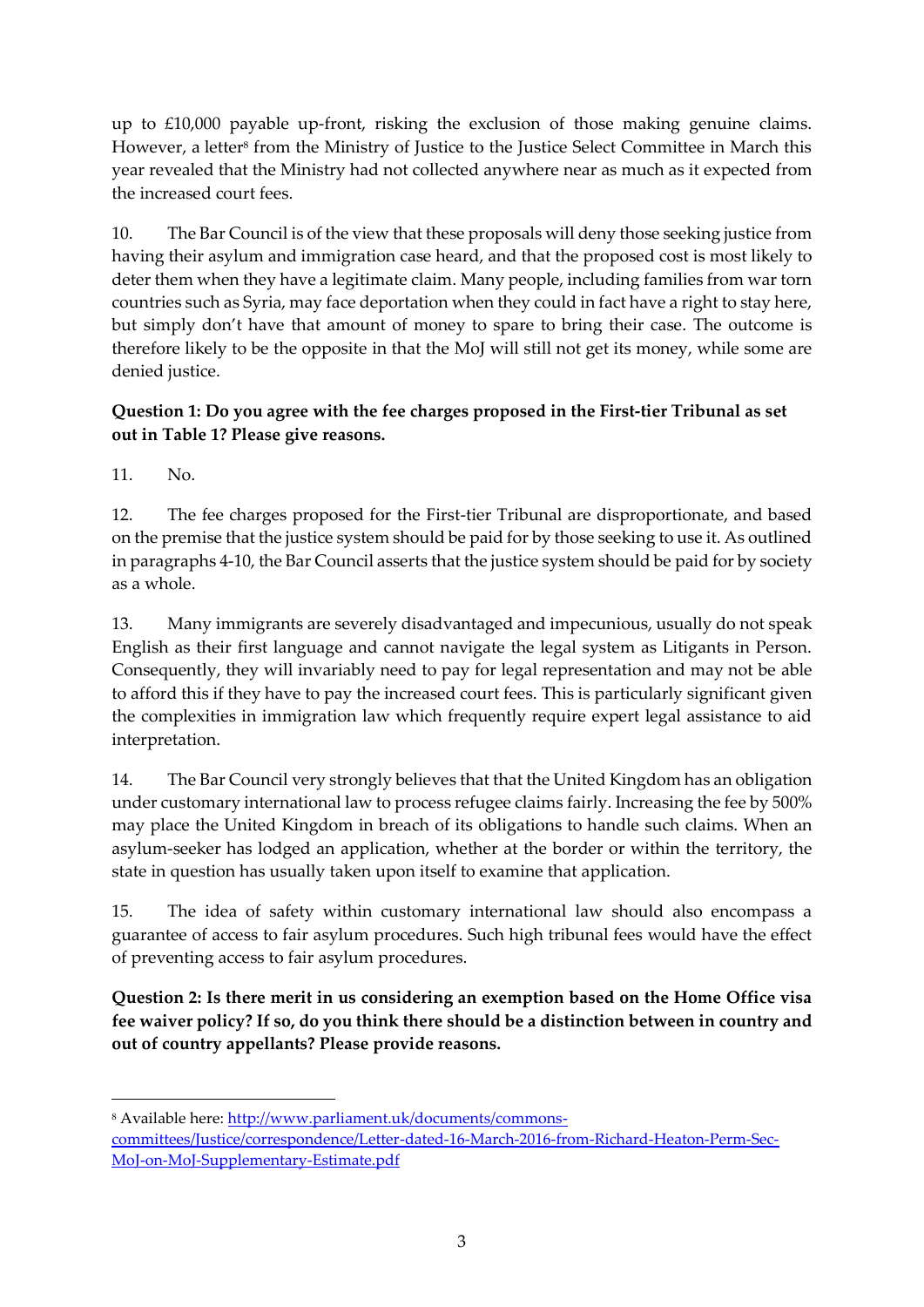16. No.

17. The bar is set very high at destitution. The Home Office explicitly states in their guidance that asylum support and destitution are not treated the same for the purposes of fee exemption.

#### **Question 3: Do you believe that there are alternative options that the Ministry of Justice should consider in relation to the fee exemptions scheme in the Immigration and Asylum Chamber of the First-tier Tribunal?**

18. The Home Office should, as a minimum adopt the same fee exemption scheme as in the other parts of the Ministry of Justice. The Bar Council is very concerned that any fee exemption scheme should not prejudice children, and that all appeals where children are involved should automatically receive a fee exemption.

## **Question 4: Do you agree with our proposal to introduce fees at full cost recovery levels in the Upper Tribunal? Please provide reasons.**

19. No. Please see our answers to the questions above.

**Question 5: Do you agree with our proposals to introduce fees for applications for permission to appeal both in the First-tier Tribunal and the Upper Tribunal? Please provide reasons.** 

20. No.

21. The MoJ acknowledge in their consultation paper that to introduce fees for immigration bail applications "raise fundamental issues relating to the right of the liberty of the individual". The Bar Council sees little difference between this situation and that of those seeking to make an appeal following a decision on their case. Families and individuals should not be deterred from appealing decisions made due to the cost of doing so.

# **Question 6: Do you believe that alongside the fees proposals in the Upper Tribunal, the Government should extend the fee exemptions policy that applies in the First-tier Tribunal to fees for appeals to the Upper Tribunal? Please provide reasons.**

22. Yes.

23. The Bar Council is always in favour of measures which help enable access to justice particularly by the most vulnerable. In implementing fee exemption policies the MoJ should ensure that the qualifying criteria are not made too burdensome on claimants.

**Question 7: We would welcome views on our assessment of the impacts of the proposals set out in Chapter 1 on those with protected characteristics. We would in particular welcome any data or evidence which would help to support these views.**

24. The Bar Council has no quantitative data on the predicted impact of these proposals.